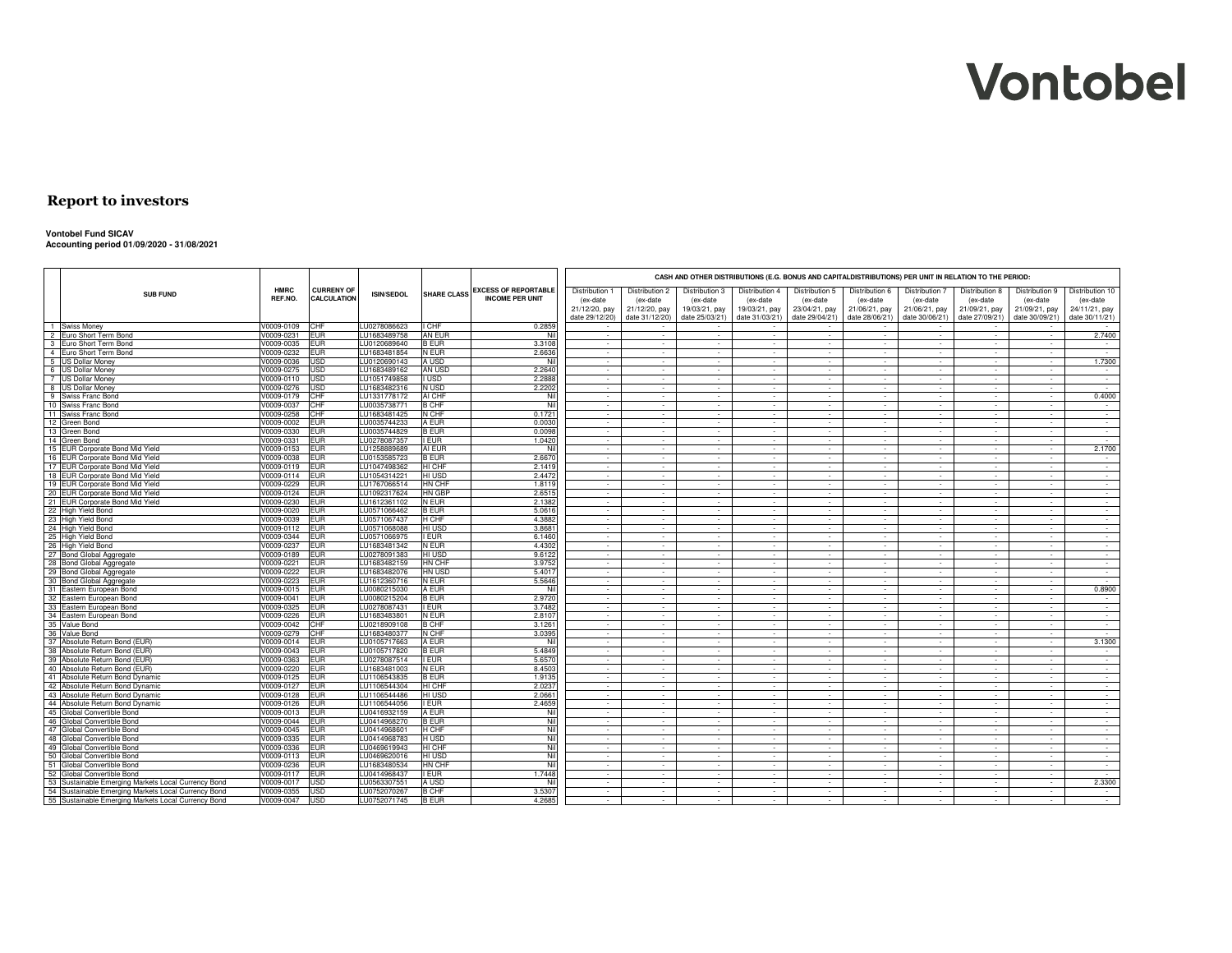| 56 Sustainable Emerging Markets Local Currency Bond        | V0009-0046               | JSD                      | LU0563307718                 | <b>BUSD</b>           | 3.4212        | $\sim$           | $\sim$           |                  | $\sim$<br>$\sim$                     | $\sim$                   | $\sim$<br>$\sim$                     | $\sim$                   | $\sim$           |
|------------------------------------------------------------|--------------------------|--------------------------|------------------------------|-----------------------|---------------|------------------|------------------|------------------|--------------------------------------|--------------------------|--------------------------------------|--------------------------|------------------|
| 57 Sustainable Emerging Markets Local Currency Bond        | V0009-0048               | <b>JSD</b>               | LU0563308369                 | H CHF                 | 2.9907        | $\sim$           | ÷.               |                  | $\sim$<br>$\sim$                     | ÷.                       | $\sim$<br>$\sim$                     | ÷.                       | $\sim$           |
| 58 Sustainable Emerging Markets Local Currency Bond        | V0009-0356               | JSD                      | LU0563308443                 | H EUR                 | 3.4449        |                  |                  |                  | $\sim$                               |                          | $\sim$<br>$\sim$                     | ÷.                       | $\sim$           |
| 59 Sustainable Emerging Markets Local Currency Bond        | V0009-0357               | <b>JSD</b>               | LU0563308799                 | HI CHF                | 3.8294        |                  | ÷.               |                  | a.                                   |                          | $\sim$<br>$\sim$                     | $\sim$                   | $\sim$           |
| 60 Sustainable Emerging Markets Local Currency Bond        | V0009-0111               | JSD                      | LU0563308872                 | HI EUR                | 4.2551        | $\sim$           | $\sim$           | $\sim$           | $\sim$                               | $\sim$                   | $\sim$<br>$\sim$                     | $\sim$                   | $\sim$           |
| 61 Sustainable Emerging Markets Local Currency Bond        | V0009-0358               | JSD                      | LU0563307981                 | I USD                 | 4.3571        |                  |                  | $\sim$           | $\sim$                               | $\sim$                   | $\sim$<br>$\sim$                     | $\sim$                   | in 1919.         |
| 62 Swiss Mid And Small Cap Equity                          | V0009-0259               | CHF                      | LU1683480708                 | AN CHF                | Nil           |                  |                  |                  |                                      |                          | $\sim$                               | $\sim$                   | 0.0400           |
| 63 European Mid And Small Cap Equity                       | V0009-0012               | EUR                      | LU0120692511                 | A EUR                 | Nil           |                  |                  |                  |                                      |                          |                                      | $\overline{\phantom{a}}$ |                  |
| 64 European Mid And Small Cap Equity                       | V0009-0332               | <b>EUR</b>               | LU0120694483                 | <b>B EUR</b>          | Nil           | $\sim$           | $\sim$           | $\sim$           | $\sim$<br>$\sim$                     | $\overline{\phantom{a}}$ | $\sim$<br>$\sim$                     | $\sim$                   | $\sim$           |
| 65 European Mid And Small Cap Equity                       | V0009-0333               | EUR                      | LU0278089486                 | <b>EUR</b>            | Nil           | $\sim$           | $\sim$           | $\sim$           | $\sim$<br>$\sim$                     | $\sim$                   | $\sim$<br>$\sim$                     | $\sim$                   | $\sim$           |
| 66 mtx China Leaders                                       | V0009-0049               | JSD                      | LU0278091979                 | <b>BUSD</b>           | Nil           | $\sim$           | $\sim$           | $\sim$           | $\sim$<br>$\sim$                     | $\sim$                   | $\sim$<br>$\sim$                     | $\sim$                   | $\sim$           |
| 67 mtx China Leaders                                       | V0009-0118               | JSD                      | LU0278092514                 | I USD                 | Nil           | $\sim$           | $\sim$           | $\sim$           | $\sim$<br>$\sim$                     | $\sim$                   | $\sim$<br>$\sim$                     | $\sim$                   | $\sim$           |
| 68 mtx China Leaders                                       | V0009-0239               | JSD                      | LU1845360210                 | N GBP                 | Nil           | $\sim$           | $\sim$           | $\sim$           | $\sim$<br>$\sim$                     | $\sim$                   | $\sim$<br>$\sim$                     | $\sim$                   | $\sim$           |
| 69 mtx China Leaders                                       | V0009-0240               | JSD                      | LU1683483983                 | N USD                 | Nil           | $\sim$           | $\sim$           | $\sim$           | $\sim$<br>$\sim$                     | $\sim$                   | $\sim$<br>$\sim$                     | $\sim$                   | $\sim$           |
| 70 European Equity                                         | V0009-0011               | EUR                      | LU0153585053                 | A EUR                 | Nil           | $\sim$           | $\sim$           | $\sim$           | $\sim$<br>$\sim$                     | ÷.                       | $\sim$<br>$\sim$                     | $\sim$                   |                  |
| 71 European Equity                                         | V0009-0233               | <b>EUR</b>               | LU1683482662                 | AN EUR                | Nil<br>Nil    | $\sim$<br>$\sim$ | $\sim$<br>$\sim$ | $\sim$<br>$\sim$ | $\sim$<br>$\sim$<br>$\sim$<br>×.     | $\sim$<br>$\sim$         | $\sim$<br>$\sim$<br>$\sim$<br>$\sim$ | $\sim$<br>$\sim$         | 0.2000<br>$\sim$ |
| 72 European Equity                                         | V0009-0050               | <b>EUR</b>               | LU0153585137                 | <b>B EUR</b>          | 0.9430        | $\sim$           | $\sim$           | $\sim$           | $\mathcal{L}^{\text{max}}$<br>$\sim$ | $\sim$                   | $\sim$<br>$\sim$                     | $\sim$                   | $\sim$           |
| 73 European Equity                                         | V0009-0190<br>V0009-0369 | <b>EUR</b><br><b>EUR</b> | LU1506585600<br>LU0278085062 | <b>G EUR</b><br>I EUR | 0.6894        | $\sim$           | $\sim$           | $\sim$           | $\sim$                               | $\Delta$                 | $\sim$<br>$\sim$                     | $\sim$                   | $\sim$           |
| 74 European Equity<br>75 European Equity                   | V0009-0234               | <b>EUR</b>               | LU1683480294                 | N EUR                 | 0.1969        | $\sim$           | $\sim$           | $\sim$           | $\sim$                               | $\epsilon$               | $\sim$<br>$\sim$                     | $\sim$                   | $\sim$           |
| 76 US Equity                                               | V0009-0010               | JSD                      | LU0035763456                 | A USD                 | Nil           |                  |                  |                  |                                      |                          |                                      |                          |                  |
| 77 US Equity                                               | V0009-0277               | JSD                      | LU1683485764                 | AN USD                | Nil           |                  | $\sim$           |                  |                                      |                          |                                      | $\overline{\phantom{a}}$ |                  |
| 78 US Equity                                               | V0009-0278               | JSD                      | LU1550199050                 | ANG USD               | Nil           | $\sim$           | $\sim$           | $\sim$           | $\sim$<br>$\sim$                     | $\sim$                   | $\sim$<br>$\sim$                     | $\sim$                   | 0.5600           |
| 79 US Equity                                               | V0009-0051               | <b>JSD</b>               | LU0035765741                 | <b>BUSD</b>           | Nil           | $\sim$           | $\sim$           | $\sim$           | $\sim$<br>$\sim$                     | $\sim$                   | $\sim$<br>$\sim$                     | $\sim$                   | $\sim$           |
| 80 US Equity                                               | V0009-0219               | JSD                      | LU1717118357                 | G GBP                 | 0.1422        | $\sim$           | $\sim$           | $\sim$           | $\sim$<br>$\sim$                     | $\sim$                   | $\sim$<br>$\sim$                     | $\sim$                   | $\sim$           |
| 81 US Equity                                               | V0009-0181               | JSD                      | LU1428951294                 | G USD                 | 0.1432        | $\sim$           | $\sim$           | $\sim$           | $\sim$<br>$\sim$                     | $\sim$                   | $\sim$<br>$\sim$                     | $\sim$                   | $\sim$           |
| 82 US Equity                                               | V0009-0360               | JSD                      | LU0218912151                 | H EUR                 | Nil           | $\sim$           | ×                | $\sim$           | $\sim$<br>×                          | à.                       | $\sim$<br>$\sim$                     | ×.                       | $\sim$           |
| 83 US Equity                                               | V0009-0361               | JSD                      | LU0368557038                 | HI EUR                | Nil           |                  |                  |                  |                                      |                          | $\sim$<br>$\sim$                     |                          | $\sim$           |
| 84 US Equity                                               | V0009-0195               | JSD                      | LU0278092605                 | I USD                 | Nil           |                  |                  |                  | $\sim$                               | ÷.                       | $\sim$<br>$\sim$                     | $\sim$                   | $\sim$           |
| 85<br><b>US Equity</b>                                     | V0009-0066               | JSD                      | LU0897674072                 | N USD                 | Nil           | $\sim$           | $\sim$           | $\sim$           | $\sim$<br>$\sim$                     | $\sim$                   | $\sim$<br>$\sim$                     | $\sim$                   | $\sim$           |
| 86<br><b>US Equity</b>                                     | V0009-0372               | JSD                      | LU0420007790                 | R USD                 | 1.6250        | $\sim$           | $\sim$           | $\sim$           | $\sim$                               | $\sim$                   | $\sim$<br>$\sim$                     | $\sim$                   | $\sim$           |
| 87<br><b>Global Equity</b>                                 | V0009-0001               | JSD                      | LU0218910023                 | A USD                 | Nil           |                  | $\sim$           | $\sim$           |                                      |                          | $\overline{\phantom{a}}$<br>$\sim$   | $\omega$                 | $\sim$           |
| 88<br>Global Equity                                        | V0009-0022               | JSD                      | LU0218910536                 | <b>BUSD</b>           | Nil           |                  |                  |                  |                                      |                          |                                      |                          |                  |
| 89<br><b>Global Equity</b>                                 | V0009-0191               | JSD                      | LU1489322047                 | G USD                 | 0.0203        | $\sim$           | $\sim$           | $\sim$           | $\sim$                               | $\overline{\phantom{a}}$ | $\sim$<br>$\sim$                     | $\sim$                   | $\sim$           |
| 90<br>Global Equity                                        | V0009-0337               | JSD                      | LU0218911690                 | H EUR                 | Nil           | $\sim$           | $\sim$           | $\sim$           | $\sim$<br>$\sim$                     | $\blacksquare$           | $\sim$<br>$\sim$                     | $\overline{\phantom{a}}$ | $\sim$           |
| 91 Global Equity                                           | V0009-0338               | JSD                      | LU0368555768                 | HI EUR                | Nil           | $\sim$           | $\sim$           | $\sim$           | $\sim$<br>$\sim$                     | $\sim$                   | $\sim$<br>$\sim$                     | $\sim$                   | $\sim$           |
| 92 Global Equity                                           | V0009-0033               | JSD                      | LU0824095136                 | GBP                   | Nil           | $\sim$           | $\sim$           | $\sim$           | $\sim$<br>$\sim$                     | $\sim$                   | $\sim$<br>$\sim$                     | $\sim$                   | $\sim$           |
| 93 Global Equity                                           | V0009-0339               | JSD                      | LU0278093595                 | I USD                 | Nil           | $\sim$           | $\sim$           | $\sim$           | $\sim$<br>$\sim$                     | $\sim$                   | $\sim$<br>$\sim$                     | $\sim$                   | $\sim$           |
| 94 Global Equity                                           | V0009-0034               | JSD                      | LU0858753451                 | N USD                 | Nil           | $\sim$           | $\sim$           | $\sim$           | $\sim$<br>$\sim$                     | $\sim$                   | $\sim$<br>$\sim$                     | $\sim$                   | $\sim$           |
| 95 Global Equity                                           | V0009-0343               | JSD                      | LU0420007956                 | R USD                 | 1.5043        | $\sim$           | $\sim$           | $\sim$           | $\sim$<br>$\sim$                     | $\sim$                   | $\sim$<br>$\sim$                     | $\sim$                   | $\sim$           |
| 96 Global Equity X                                         | V0009-0308               | JSD                      | LU1900071892                 | <b>BUSD</b>           | Nil           | $\sim$           | $\sim$           | $\sim$           | $\sim$<br>$\sim$                     | $\sim$                   | $\sim$<br>$\sim$                     | $\sim$                   | $\sim$           |
| 97 Global Equity X                                         | V0009-0311               | JSD                      | LU1900071629                 | I USD                 | Nil           | $\sim$           | $\sim$           | $\sim$           | $\sim$<br>$\sim$                     | $\sim$                   | $\sim$<br>$\sim$                     | $\sim$                   | $\sim$           |
| 98 Global Equity X                                         | V0009-0310               | JSD                      | LU1925043769                 | N EUR                 | Nil           | $\sim$           | $\sim$           | $\sim$           | $\sim$<br>$\sim$                     | -71                      | $\sim$<br>$\sim$                     | T.                       | $\sim$           |
| 99 Global Equity X                                         | V0009-0309               | USD                      | LU2014334366                 | S USD                 | 0.8349        | $\sim$           | $\sim$           | $\sim$           | $\sim$<br>$\sim$                     | $\sim$                   | $\sim$<br>$\sim$                     | $\sim$                   | $\sim$           |
| 100 Global Equity Income                                   | V0009-0008               | JSD                      | LU0129603287                 | A USD                 | Nil           | $\sim$           | $\sim$           | $\sim$           | $\sim$                               |                          | $\sim$                               | $\sim$                   | 5.5400           |
| 101 Global Equity Income                                   | V0009-0198               | JSD                      | LU1651443092                 | AQN USD               | 1.2480        |                  |                  |                  |                                      |                          |                                      | $\sim$                   |                  |
| 102 Global Equity Income                                   | V0009-0021               | JSD                      | LU0129603360                 | <b>BUSD</b>           | 0.3350        |                  |                  |                  |                                      |                          |                                      | $\overline{\phantom{a}}$ | $\cdot$          |
| 103 Global Equity Income                                   | V0009-0340               | JSD                      | LU0219097184                 | H EUR                 | 0.0951        | $\sim$           | $\sim$           | $\sim$           | $\sim$<br>$\sim$                     | $\sim$                   | $\sim$<br>$\sim$                     | $\sim$                   | $\sim$           |
| 104 Global Equity Income                                   | V0009-0341               | <b>JSD</b>               | LU0368556063                 | HI EUR                | 1.3280        | $\sim$           | $\sim$           | $\sim$           | $\sim$<br>$\sim$                     | $\sim$                   | $\sim$<br>$\sim$                     | $\sim$                   | $\sim$ $-$       |
| 105 Global Equity Income                                   | V0009-0342<br>V0009-0016 | JSD<br>JSD               | LU0278093322<br>LU0040506734 | I USD<br>A USD        | 1.3893<br>Nil | $\sim$<br>$\sim$ | $\sim$<br>$\sim$ | $\sim$<br>$\sim$ | $\sim$<br>$\sim$<br>$\sim$<br>$\sim$ | $\sim$<br>$\sim$         | $\sim$<br>$\sim$<br>$\sim$<br>$\sim$ | $\sim$<br>$\sim$         | $\sim$<br>0.1300 |
| 106 Emerging Markets Equity                                |                          |                          |                              |                       | Nil           | $\sim$           | $\sim$           | $\sim$           | $\sim$                               | $\sim$                   | $\sim$<br>$\sim$                     | $\sim$                   | 0.2400           |
| 107 Emerging Markets Equity<br>108 Emerging Markets Equity | V0009-0131<br>V0009-0032 | JSD<br>JSD               | LU1233654372<br>LU0040507039 | AN USD<br><b>BUSD</b> | Nil           | ÷.               | ÷.               |                  | $\sim$                               |                          | ÷.<br>$\sim$                         | $\mathbf{r}$             |                  |
| 109 Emerging Markets Equity                                | V0009-0064               | JSD                      | LU0863298914                 | G GBP                 | 1.0940        |                  |                  |                  |                                      |                          | $\sim$<br>$\sim$                     | $\sim$                   | $\sim$           |
| 110 Emerging Markets Equity                                | V0009-0327               | JSD                      | LU0218912235                 | H EUR                 | Nil           | $\sim$           | $\sim$           | $\sim$           | $\sim$<br>$\sim$                     | $\sim$                   | $\sim$<br>$\sim$                     | $\sim$                   | $\sim$           |
| 111 Emerging Markets Equity                                | V0009-0328               | USD                      | LU0368556220                 | HI EUR                | 0.2242        | $\sim$           | $\sim$           | $\sim$           | $\sim$<br>$\sim$                     | $\sim$                   | $\sim$<br>$\sim$                     | $\sim$                   | $\sim$           |
| 112 Emerging Markets Equity                                | V0009-0129               | JSD                      | LU1179463556                 | HN EUR                | 0.1835        | $\sim$           | $\sim$           | $\sim$           | $\sim$                               | $\sim$                   | $\sim$<br>$\sim$                     | $\sim$                   | $\sim$           |
| 113 Emerging Markets Equity                                | V0009-0130               | JSD                      | LU1179464281                 | HN GBP                | 0.3641        |                  |                  |                  |                                      |                          |                                      | $\sim$                   |                  |
| 114 Emerging Markets Equity                                | V0009-0025               | JSD                      | LU0787641983                 | I GBP                 | 0.4586        | $\sim$           | $\sim$           |                  |                                      |                          | $\sim$                               | $\overline{\phantom{a}}$ | $\sim$           |
| 115 Emerging Markets Equity                                | V0009-0024               | JSD                      | LU0278093082                 | <b>USD</b>            | 0.4333        | $\sim$           | $\sim$           | $\sim$           | $\sim$<br>$\sim$                     | $\sim$                   | $\sim$<br>$\sim$                     | $\sim$                   | $\sim$           |
| 116 Emerging Markets Equity                                | V0009-0065               | <b>JSD</b>               | LU0858753535                 | N USD                 | 0.2618        | $\sim$           | $\sim$           | $\sim$           | $\sim$<br>$\sim$                     | $\sim$                   | $\sim$<br>$\sim$                     | $\sim$                   | $\sim$           |
| 117 Emerging Markets Equity                                | /0009-0329               | JSD                      | LU0420008509                 | R USD                 | 2.0926        | $\sim$           | $\sim$           | $\sim$           | $\sim$<br>$\sim$                     | $\sim$                   | $\sim$<br>$\sim$                     | $\sim$                   | $\sim$           |
| 118 Asia Pacific Equity                                    | V0009-0006               | JSD                      | LU0084450369                 | A USD                 | Nil           | $\sim$           | $\sim$           | $\sim$           | $\sim$<br>$\sim$                     | $\sim$                   | $\sim$<br>$\sim$                     | $\sim$                   | $\sim$           |
| 119 Asia Pacific Equity                                    | V0009-0052               | JSD                      | LU0084408755                 | <b>BUSD</b>           | Nil           | $\sim$           | $\sim$           | $\sim$           | $\sim$<br>$\sim$                     | $\sim$                   | $\sim$<br>$\sim$                     | $\sim$                   | $\sim$           |
| 120 Asia Pacific Equity                                    | V0009-0321               | JSD                      | LU0218912409                 | H EUR                 | Nil           | $\sim$           | $\sim$           | $\sim$           | $\sim$<br>$\sim$                     | $\sim$                   | $\sim$<br>$\sim$                     | $\sim$                   | $\sim$           |
| 121 Asia Pacific Equity                                    | V0009-0322               | <b>JSD</b>               | LU0368556733                 | HI EUR                | 0.9176        | $\sim$           | $\sim$           | $\sim$           | $\sim$<br>$\sim$                     | $\sim$                   | $\mathcal{L}^{\pm}$<br>$\sim$        | ÷.                       | $\sim$           |
| 122 Asia Pacific Equity                                    | V0009-0323               | JSD                      | LU0278091540                 | I USD                 | 1.1365        | $\sim$           | $\sim$           | $\sim$           | $\sim$<br>$\sim$                     | $\sim$                   | $\sim$<br>$\sim$                     | $\sim$                   | $\sim$           |
| 123 Asia Pacific Equity                                    | V0009-0068               | <b>JSD</b>               | LU0923573769                 | N USD                 | 0.4528        | $\sim$           | $\sim$           | $\sim$           | $\sim$<br>$\sim$                     | $\sim$                   | $\sim$<br>$\sim$                     | $\sim$                   | $\sim$           |
| 124 Clean Technology                                       | V0009-0003               | <b>EUR</b>               | LU0384405519                 | A EUR                 | Nil           | $\sim$           | $\sim$           | $\sim$           | $\sim$<br>$\sim$                     | $\sim$                   | $\sim$<br>$\sim$                     | $\sim$                   | $\sim$           |
| 125 Clean Technology                                       | V0009-0224               | <b>EUR</b>               | LU1683484874                 | AN CHF                | Nil           | $\sim$           | $\sim$           | $\sim$           | $\sim$                               | $\sim$                   | $\sim$<br>$\sim$                     | $\sim$                   | $\sim$           |
| 126 Clean Technology                                       | V0009-0303               | <b>EUR</b>               | LU1683485178                 | AN EUR                | Nil           |                  |                  |                  |                                      |                          |                                      |                          |                  |
| 127 Clean Technology                                       | V0009-0324               | <b>EUR</b>               | LU0384405600                 | <b>B EUR</b>          | Nil           |                  |                  |                  |                                      |                          |                                      |                          |                  |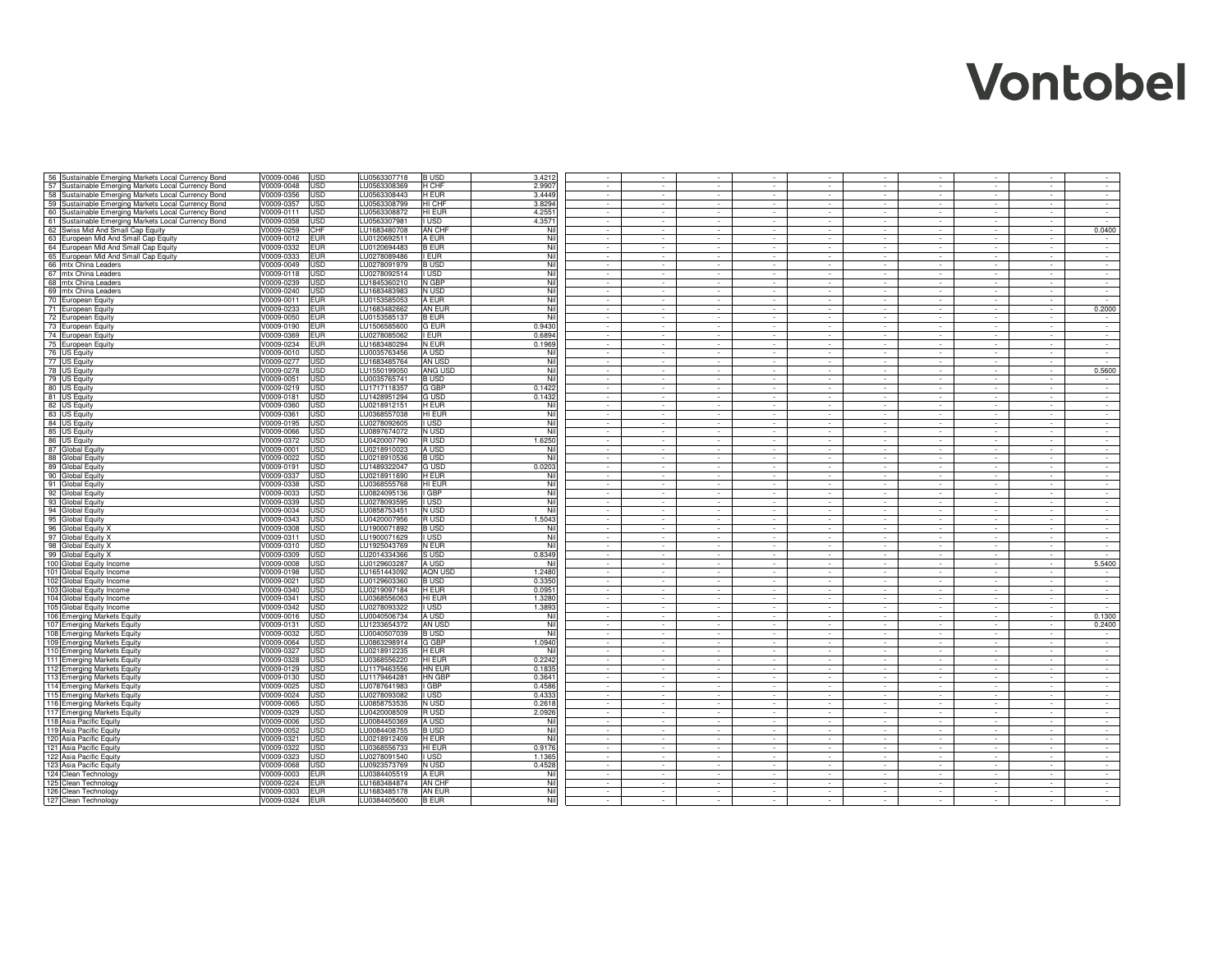| 128 Clean Technology                                   | V0009-0307<br><b>EUR</b>                   | LU1407930947<br>H CHF                                   | Nil           |        | $\sim$                   |          | $\sim$                      | $\sim$   | $\sim$                      | $\sim$                      | $\sim$   | $\sim$                      |                |
|--------------------------------------------------------|--------------------------------------------|---------------------------------------------------------|---------------|--------|--------------------------|----------|-----------------------------|----------|-----------------------------|-----------------------------|----------|-----------------------------|----------------|
| 129 Clean Technology                                   | V0009-0306<br><b>EUR</b>                   | LU1618348079<br>H USD                                   | Nil           |        | $\sim$                   |          |                             | $\sim$   | $\sim$                      | ÷.                          | $\sim$   | ÷.                          | $\sim$         |
| 130 Clean Technology                                   | V0009-0304<br><b>EUR</b>                   | LU1683485095<br>HN CHF                                  | Nil           |        | $\sim$                   |          |                             |          |                             | $\sim$                      | $\sim$   |                             | $\sim$         |
|                                                        |                                            |                                                         |               |        |                          |          |                             |          |                             |                             |          |                             |                |
| 131 Clean Technology                                   | V0009-0305<br><b>EUR</b>                   | LU1683485251<br>HN USD                                  | Nil           |        | $\sim$                   |          |                             |          |                             | $\sim$                      | $\sim$   | in 1919.                    | $\sim$         |
| 132 Clean Technology                                   | V0009-0203<br><b>EUR</b>                   | LU0384405949<br><b>EUR</b>                              | 0.0403        |        | $\sim$                   | $\sim$   | $\sim$                      |          | $\sim$                      | $\sim$                      | $\sim$   | $\sim$                      | $\sim$         |
| 133 Clean Technology                                   | V0009-0382<br><b>EUR</b>                   | LU2250008831<br>I USD                                   | 0.0380        |        |                          |          |                             |          |                             | $\sim$                      |          | $\sim$                      | $\sim$         |
| 134 Clean Technology                                   | V0009-0196<br><b>EUR</b>                   | LU1598842364<br>N EUR                                   | Nil           |        | $\sim$                   |          |                             |          |                             | $\sim$                      |          | $\sim$                      | $\sim$         |
| 135 Clean Technology                                   | V0009-0197<br><b>EUR</b>                   | LU1618348236<br>N GBP                                   | 0.3246        |        |                          |          |                             |          |                             |                             |          |                             |                |
|                                                        |                                            |                                                         |               |        |                          |          |                             |          |                             |                             |          |                             |                |
| 136 Future Resources                                   | V0009-0023<br><b>EUR</b>                   | LU0384406087<br>A EUR                                   | Nil           | $\sim$ | $\sim$                   | $\sim$   | $\sim$                      | $\sim$   | $\sim$                      | $\sim$                      | $\sim$   | $\sim$                      | $\sim$         |
| 137 Future Resources                                   | V0009-0054<br><b>EUR</b>                   | LU0384406160<br><b>B EUR</b>                            | Nil           | $\sim$ | $\sim$                   | $\sim$   | $\sim$                      | $\sim$   | $\sim$                      | $\sim$                      | $\sim$   | $\overline{\phantom{a}}$    | $\sim$         |
| 138 Future Resources                                   | V0009-0334<br><b>EUR</b>                   | LU0469623382<br><b>H</b> CHF                            | Nil           | $\sim$ | $\sim$                   | $\sim$   | $\sim$                      | $\sim$   | $\sim$                      | $\sim$                      | $\sim$   | $\sim$                      | $\sim$         |
| 139 Future Resources                                   | <b>EUR</b><br>V0009-0235                   | LU1683485509<br>HN CHF                                  | Nil           | $\sim$ | $\sim$                   | $\sim$   | $\sim$                      | $\sim$   | $\sim$                      | $\sim$                      | $\sim$   | $\sim$                      | $\sim 10^{-1}$ |
|                                                        |                                            |                                                         | Nil           |        |                          |          |                             |          |                             |                             |          |                             |                |
| 140 Future Resources                                   | <b>EUR</b><br>/0009-0120                   | LU0384406327<br>I EUR                                   |               | $\sim$ | $\sim$                   | $\sim$   | $\sim$                      | $\sim$   | $\sim$                      | $\sim$                      | $\sim$   | $\sim$                      | $\sim$         |
| 141 Future Resources                                   | V0009-0123<br><b>EUR</b>                   | LU0952815594<br>N EUR                                   | Nil           | $\sim$ | $\sim$                   | $\sim$   | $\sim$                      | $\sim$   | $\sim$                      | $\sim$                      | $\sim$   | $\sim$                      | $\sim$         |
| 142 mtx Sustainable Asian Leaders (ex Japan)           | USD<br>V0009-0030                          | LU0384409180<br>A USD                                   | Nil           | $\sim$ | $\sim$                   | $\sim$   | $\sim$                      | $\sim$   | $\sim$                      | $\sim$                      | $\sim$   | $\sim$                      |                |
| 143 mtx Sustainable Asian Leaders (ex Japan)           | V0009-0241<br>USD                          | LU1683484361<br>AN USD                                  | Nil           | $\sim$ | $\sim$                   | $\sim$   | $\sim$                      | $\sim$   | $\sim$                      | $\sim$                      | $\sim$   | $\sim$                      | 0.6600         |
| 144 mtx Sustainable Asian Leaders (ex Japan)           | V0009-0345<br><b>USD</b>                   | LU0384409263<br><b>BUSD</b>                             | Nil           | $\sim$ | $\sim$                   | $\sim$   | $\sim$                      | ×        | $\sim$                      | $\sim$                      | $\sim$   | ×.                          | $\sim$         |
|                                                        |                                            |                                                         |               |        |                          |          |                             |          |                             |                             |          |                             |                |
| 145 mtx Sustainable Asian Leaders (ex Japan)           | V0009-0346<br><b>USD</b>                   | LU2079841750<br><b>G EUR</b>                            | 1.4299        | $\sim$ | $\sim$                   | $\sim$   | $\sim$                      | $\sim$   | $\sim$                      | $\sim$                      | $\sim$   | $\sim$                      | $\sim$         |
| 146 mtx Sustainable Asian Leaders (ex Japan)           | <b>USD</b><br>V0009-0242                   | G GBP<br>LU1859548031                                   | 1.5997        | $\sim$ | $\sim$                   | $\sim$   | $\sim$                      | $\sim$   | $\sim$                      | $\sim$                      | $\sim$   | $\sim$                      | $\sim$         |
| 147 mtx Sustainable Asian Leaders (ex Japan)           | <b>USD</b><br>V0009-0243                   | <b>G USD</b><br>LU1859547652                            | 1.2202        |        | $\sim$                   |          |                             |          |                             |                             |          | $\sim$                      |                |
| 148 mtx Sustainable Asian Leaders (ex Japan)           | V0009-0347<br><b>USD</b>                   | LU0384409693<br>H EUR                                   | Nil           |        |                          |          |                             |          |                             |                             |          |                             |                |
|                                                        |                                            |                                                         |               |        |                          |          |                             |          |                             |                             |          |                             |                |
| 149 mtx Sustainable Asian Leaders (ex Japan)           | V0009-0348<br><b>USD</b>                   | LU0384409933<br>HI EUR                                  | 2.6691        |        | $\overline{\phantom{a}}$ |          |                             |          |                             |                             |          |                             |                |
| 150 mtx Sustainable Asian Leaders (ex Japan)           | V0009-0244<br><b>USD</b>                   | LU1683482589<br>HN EUR                                  | 0.6499        | $\sim$ | $\sim$                   | $\sim$   | $\sim$                      | $\sim$   | $\sim$                      | $\sim$                      | $\sim$   | $\sim$                      | $\sim$         |
| 151 mtx Sustainable Asian Leaders (ex Japan)           | V0009-0370<br><b>USD</b>                   | LU0384410279<br><b>USD</b>                              | 2.8387        | $\sim$ | $\sim$                   | $\sim$   | $\sim$                      | $\sim$   | $\sim$                      | $\sim$                      | $\sim$   | $\sim$                      | $\sim$         |
| 152 mtx Sustainable Asian Leaders (ex Japan)           | V0009-0316<br>USD                          | N GBP<br>LU2019989305                                   | 1.1772        | $\sim$ | $\sim$                   | $\sim$   | $\sim$                      | $\sim$   | $\sim$                      | $\sim$                      | $\sim$   | $\sim$                      | $\sim$         |
|                                                        |                                            |                                                         | 0.6593        |        |                          |          |                             |          |                             |                             |          |                             |                |
| 153 mtx Sustainable Asian Leaders (ex Japan)           | V0009-0245<br>USD                          | N USD<br>LU1683484445                                   |               | $\sim$ | $\sim$                   | $\sim$   | $\sim$                      | $\sim$   | $\sim$                      | $\sim$                      | $\sim$   | $\sim$                      | $\sim 10^{-1}$ |
| 154 mtx Sustainable Asian Leaders (ex Japan)           | V0009-0371<br>USD                          | LU0385070528<br>R USD                                   | 7.1267        | $\sim$ | ×                        |          | $\sim$                      |          | ÷.                          | $\mathcal{L}_{\mathcal{A}}$ | $\sim$   | à.                          |                |
| 155 mtx Sustainable Emerging Markets Leaders           | V0009-0055<br>USD                          | LU0571085330<br>A USD                                   | Nil           |        | $\sim$                   |          |                             |          |                             | $\sim$                      |          |                             | 0.7300         |
| 156 mtx Sustainable Emerging Markets Leaders           | V0009-0390<br><b>USD</b>                   | LU1892255636<br>AG EUR                                  | Nil           |        | $\sim$                   |          |                             |          |                             | $\sim$                      | $\sim$   |                             | 2.8200         |
|                                                        |                                            |                                                         |               | $\sim$ | $\sim$                   | in 1919. | $\sim$                      |          | $\sim$                      | $\sim$                      | $\sim$   | $\sim$                      |                |
| 157 mtx Sustainable Emerging Markets Leaders           | <b>USD</b><br>V0009-0317                   | LU1993004743<br>AG USD                                  | Nil           |        |                          |          |                             |          |                             |                             |          |                             | 2.0200         |
| 158 mtx Sustainable Emerging Markets Leaders           | V0009-0207<br>USD                          | AI USD<br>LU1609308298                                  | Nil           | $\sim$ | $\sim$                   | $\sim$   | $\sim$                      | in 1919. | $\sim$                      | $\sim$                      | $\sim$   | $\sim$                      | 1.4200         |
| 159 mtx Sustainable Emerging Markets Leaders           | V0009-0208<br>USD                          | AN GBP<br>LU1717118191                                  | Nil           |        | $\sim$                   |          |                             |          |                             | $\sim$                      |          | $\mathcal{L}_{\mathcal{A}}$ | 1.7800         |
| 160 mtx Sustainable Emerging Markets Leaders           | V0009-0349<br>USD                          | LU2066060703<br>AQG EUR                                 | Nil           | 0.1900 |                          | 0.2900   |                             |          | 0.3700                      |                             | 1.1800   | $\overline{\phantom{a}}$    |                |
| 161 mtx Sustainable Emerging Markets Leaders           | V0009-0350<br>USD                          | LU2066060539<br>AQG GBP                                 | Nil           | 0.2300 |                          | 0.3500   |                             |          | 0.5100                      |                             | 1.2700   | $\sim$                      | $\sim$         |
|                                                        |                                            |                                                         |               |        | $\sim$                   |          | $\sim$                      | $\sim$   |                             | $\sim$                      |          |                             |                |
| 162 mtx Sustainable Emerging Markets Leaders           | V0009-0351<br>USD                          | LU2066060968<br>AQG USD                                 | Nil           | 0.2300 | $\sim$                   | 0.2100   | $\sim$                      | $\sim$   | 0.3400                      | $\sim$                      | 1.1100   | $\sim$                      | $\sim$         |
| 163 mtx Sustainable Emerging Markets Leaders           | V0009-0352<br>USD                          | LU2066060612<br><b>AONG EUR</b>                         | Nil           | 0.1800 | $\sim$                   | 0.2900   | $\sim$                      | $\sim$   | 0.3400                      | $\sim$                      | 1.1600   | $\sim$                      | $\sim$         |
|                                                        |                                            |                                                         |               |        |                          |          |                             |          |                             |                             |          |                             |                |
|                                                        |                                            |                                                         |               |        |                          |          | $\sim$                      | $\sim$   |                             |                             |          |                             |                |
| 164 mtx Sustainable Emerging Markets Leaders           | USD<br>V0009-0353                          | LU2066060455<br>AONG GBP                                | Nil           | 0.2100 | $\sim$                   | 0.2800   |                             |          | 0.3500                      | $\sim$                      | 1.4800   | $\overline{\phantom{a}}$    |                |
| 165 mtx Sustainable Emerging Markets Leaders           | V0009-0354<br>USD                          | <b>AQNG USD</b><br>LU2066060885                         | Nil           | $\sim$ | $\sim$                   | $\sim$   | $\sim$                      | $\sim$   | 0.7800                      | $\sim$                      | $\sim$   | $\sim$                      | 1.0500         |
| 166 mtx Sustainable Emerging Markets Leaders           | V0009-0318<br>USD                          | LU1964740309<br>ASX EUR                                 | 0.0795        | $\sim$ | $\sim$                   | $\sim$   | $\sim$                      | 0.5100   | $\sim$                      | $\sim$                      | $\sim$   | $\sim$                      | 1.4800         |
| 167 mtx Sustainable Emerging Markets Leaders           | USD<br>/0009-0056                          | LU0571085413<br><b>BUSD</b>                             | 0.2993        | $\sim$ | $\sim$                   |          | $\sim$                      |          | $\sim$                      | $\sim$                      | $\sim$   | $\overline{\phantom{a}}$    |                |
|                                                        | USD<br>V0009-0395                          | LU2362693702<br><b>G EUR</b>                            | 0.2510        | $\sim$ | $\sim$                   | $\sim$   | $\sim$                      | $\sim$   | $\sim$                      | $\sim$                      | $\sim$   | $\sim$                      | $\sim$         |
| 168 mtx Sustainable Emerging Markets Leaders           |                                            |                                                         |               | $\sim$ |                          | $\sim$   | $\sim$                      | $\sim$   | $\sim$                      |                             | $\sim$   | $\sim$                      | $\sim$         |
| 169 mtx Sustainable Emerging Markets Leaders           | V0009-0246<br>USD                          | LU1767066605<br><b>G USD</b>                            | 1.7059        |        | $\sim$                   |          |                             |          |                             | $\sim$                      |          |                             |                |
| 170 mtx Sustainable Emerging Markets Leaders           | <b>USD</b><br>V0009-0121                   | LU0571085686<br>I USD                                   | 2.0966        | $\sim$ | $\sim$                   | $\sim$   | $\sim$                      | in 1919. | $\sim$                      | $\sim$                      | $\sim$   | $\sim$                      | $\sim$         |
| 171 mtx Sustainable Emerging Markets Leaders           | <b>USD</b><br>V0009-0281                   | LU1918004273<br>N EUR                                   | 1.6523        | $\sim$ | $\sim$                   | $\sim$   | $\Delta$                    |          | ÷.                          | $\sim$                      | $\sim$   | $\sim$                      | $\sim$         |
| 172 mtx Sustainable Emerging Markets Leaders           | V0009-0200<br><b>USD</b>                   | N GBP<br>LU1618348582                                   | 2.3043        | $\sim$ | $\sim$                   | $\sim$   | $\sim$                      | $\sim$   | $\sim$                      | $\sim$                      | $\sim$   | $\sim$                      | $\sim$         |
| 173 mtx Sustainable Emerging Markets Leaders           | V0009-0247<br><b>USD</b>                   | LU1626216961<br>N USD                                   | 1.4957        |        |                          |          |                             |          |                             |                             |          |                             |                |
|                                                        |                                            |                                                         |               |        |                          |          |                             |          |                             |                             |          | $\overline{\phantom{a}}$    |                |
| 174 mtx Sustainable Emerging Markets Leaders           | V0009-0373<br><b>USD</b>                   | LU0571092898<br>R USD                                   | 3.7751        |        |                          |          |                             |          |                             |                             |          |                             |                |
| 175 Smart Data Equity                                  | V0009-0057<br>USD                          | LU0848325295<br>A USD                                   | Nil           | $\sim$ | $\sim$                   | $\sim$   | $\sim$                      | $\sim$   | $\sim$                      | $\sim$                      | $\sim$   | $\sim$                      | $\sim$         |
| 176 Smart Data Equity                                  | V0009-0058<br><b>USD</b>                   | LU0848325378<br><b>BUSD</b>                             | Nil           | $\sim$ | $\sim$                   | $\sim$   | $\sim$                      | $\sim$   | $\sim$                      | $\sim$                      | $\sim$   | $\sim$                      | $\sim$         |
| 177 Smart Data Equity                                  | V0009-0069<br><b>USD</b>                   | LU0848326186<br>H CHF                                   | Nil           | $\sim$ | $\sim$                   | $\sim$   | $\sim$                      | $\sim$   | $\sim$                      | $\sim$                      | $\sim$   | $\sim$                      | $\sim$         |
| 178 Smart Data Equity                                  | V0009-0070<br>USD                          | <b>H EUR</b><br>LU0848326269                            | Nil           | $\sim$ | $\sim$                   | $\sim$   | $\sim$                      | $\sim$   | $\sim$                      | $\sim$                      | $\sim$   | $\sim$                      | $\sim$         |
|                                                        |                                            |                                                         |               | $\sim$ | $\sim$                   | $\sim$   | $\sim$                      | $\sim$   | $\sim$                      | $\sim$                      | $\sim$   | $\sim$                      | $\sim$         |
| 179 Smart Data Equity                                  | V0009-0115<br>USD                          | LU0848326772<br>HI CHF                                  | Nil           |        |                          |          |                             |          |                             |                             |          |                             |                |
| 180 Smart Data Equity                                  | V0009-0116<br>USD                          | HI EUR<br>LU0848326855                                  | Nil           |        | $\sim$                   |          |                             |          |                             | $\sim$                      |          |                             | $\sim$         |
| 181 Smart Data Equity                                  | V0009-0248<br><b>USD</b>                   | LU1683482233<br>HN CHE                                  | Nil           |        | $\sim$                   |          |                             |          | $\sim$                      | $\sim$                      | $\sim$   | $\sim$                      | $\sim$         |
|                                                        | V0009-0133<br>USD                          | HN EUR                                                  | Nil           | $\sim$ | $\sim$                   |          | $\sim$                      |          | $\sim$                      | $\sim$                      | $\sim$   | $\sim$                      | $\sim$         |
| 182 Smart Data Equity                                  |                                            | LU1179465684                                            | Nil           |        | $\sim$                   |          | $\sim$                      |          | a.                          | $\sim$                      | in 1999. | $\sim$                      | $\sim$         |
| 183 Smart Data Equity                                  | V0009-0132<br>USD                          | <b>HN GBP</b><br>LU1179465338                           |               |        |                          |          |                             |          |                             |                             |          |                             |                |
| 184 Smart Data Equity                                  | USD<br>V0009-0122                          | LU0848325618<br>I USD                                   | Nil           |        |                          |          |                             |          |                             | $\sim$                      |          | $\sim$                      | $\sim$         |
| 185 Smart Data Equity                                  | V0009-0134<br>USD                          | LU0848325709<br>N USD                                   | Nil           |        |                          |          |                             |          |                             |                             |          |                             |                |
| 186 Commodity                                          | V0009-0029<br>USD                          | LU0415414829<br><b>BUSD</b>                             | 0.1891        |        | $\sim$                   |          |                             |          |                             | $\sim$                      |          | $\overline{\phantom{a}}$    | $\sim$         |
| 187 Commodity                                          | V0009-0192<br>USD                          | LU1495972553<br>G GBP                                   | 2.1818        | $\sim$ | $\sim$                   | $\sim$   | $\sim$                      | $\sim$   | $\sim$                      | $\sim$                      | $\sim$   | $\sim$                      | $\sim$         |
|                                                        | V0009-0061<br>USD                          | H CHF                                                   | 0.1325        | $\sim$ | $\sim$                   | $\sim$   | $\sim$                      | $\sim$   | $\sim$                      | $\sim$                      | $\sim$   | $\sim$                      | $\sim$         |
| 188 Commodity                                          |                                            | LU0415415479                                            |               |        |                          |          |                             |          |                             |                             |          |                             |                |
| 189 Commodity                                          | V0009-0062<br>USD                          | <b>HEUR</b><br>LU0415415636                             | 0.1091        | $\sim$ | $\sim$                   | $\sim$   | $\sim$                      | $\sim$   | $\sim$                      | $\sim$                      | $\sim$   | $\sim$                      | $\sim$         |
| 190 Commodity                                          | /0009-0225<br>USD                          | LU0415416444<br>HI EUR                                  | 0.7811        | $\sim$ | $\sim$                   | $\sim$   | $\sim$                      | $\sim$   | $\sim$                      | $\sim$                      | $\sim$   | $\sim$                      | $\sim 10^{-1}$ |
| 191 Commodity                                          | V0009-0028<br>USD                          | LU0415415800<br>I USD                                   | 0.8912        | $\sim$ | $\sim$                   | $\sim$   | $\sim$                      | $\cdot$  | $\sim$                      | $\sim$                      | $\sim$   | $\sim$                      | $\sim$         |
| 192 Dynamic Commodity                                  | V0009-0019<br>USD                          | LU0759371569<br>B USD                                   | 0.3677        | $\sim$ | $\sim$                   | $\sim$   | $\sim$                      | $\sim$   | $\sim$                      | $\sim$                      | $\sim$   | $\sim$                      | $\sim$         |
|                                                        |                                            |                                                         |               | $\sim$ | $\sim$                   | $\sim$   | $\sim$                      | $\sim$   | $\sim$                      | $\sim$                      | $\sim$   | ÷.                          | $\sim$         |
| 193 Dynamic Commodity                                  | USD<br>V0009-0018                          | <b>USD</b><br>LU0759372880                              | 0.9167        |        |                          |          |                             |          |                             |                             |          |                             |                |
| 194 Non-Food Commodity                                 | V0009-0199<br>USD                          | LU1106544999<br><b>USD</b>                              | 0.9455        | $\sim$ | $\sim$                   | $\sim$   | $\sim$                      | $\sim$   | $\sim$                      | $\sim$                      | $\sim$   | $\sim$                      | $\sim$         |
| 195 Emerging Markets Debt                              | V0009-0380<br><b>USD</b>                   | LU2128042822<br><b>AQHN GBP</b>                         | Nil           | $\sim$ | ÷                        | in 1999. | $\mathcal{L}^{\mathcal{L}}$ | $\sim$   | $\mathcal{L}^{\mathcal{L}}$ | $\sim$                      | 6.3300   | $\sim$                      | $\sim$         |
| 196 Emerging Markets Debt                              | V0009-0312<br><b>USD</b>                   | <b>AQHNG EUR</b><br>LU1991126514                        | Nil           | 0.8700 | $\sim$                   | 1.2100   | $\sim$                      | $\sim$   | 1.5400                      | $\sim$                      | 1.3900   | $\sim$                      | $\sim$         |
|                                                        | V0009-0313<br><b>USD</b>                   | LU1991126357<br><b>AQHNG GBP</b>                        | Nil           | 0.9500 | $\sim$                   | 1.4200   | $\sim$                      |          | 1.7500                      | $\sim$                      | 1.6100   | $\sim$                      | $\sim$         |
| 197 Emerging Markets Debt                              |                                            |                                                         |               |        |                          |          |                             |          |                             |                             |          |                             |                |
| 198 Emerging Markets Debt<br>199 Emerging Markets Debt | V0009-0314 USD<br>V0009-0071<br><b>USD</b> | LU1991126605<br>AQNG USD<br>LU0926439562<br><b>BUSD</b> | Nil<br>4.8583 | 0.7700 |                          | 1.0100   |                             |          | 1.3800                      |                             | 1.2200   |                             |                |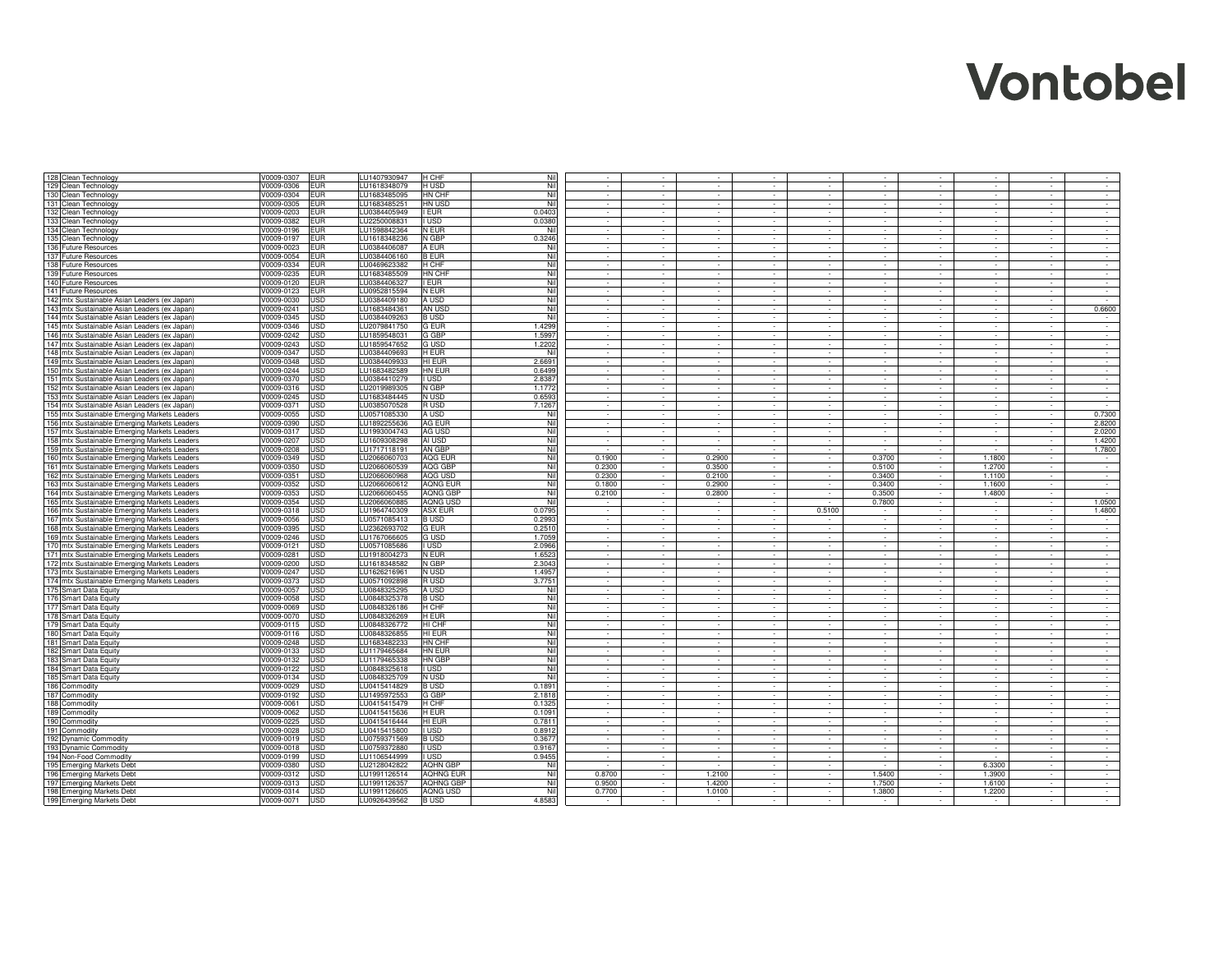| 200 Emerging Markets Debt                                                                              | V0009-0396               | JSD        | LU2122467942                 | G USD                    | 4.2196           |                  |                  |                  | $\sim$                      | $\sim$<br>$\sim$                                            | $\sim$                       | $\sim$           | $\sim$                   |                  |
|--------------------------------------------------------------------------------------------------------|--------------------------|------------|------------------------------|--------------------------|------------------|------------------|------------------|------------------|-----------------------------|-------------------------------------------------------------|------------------------------|------------------|--------------------------|------------------|
| 201 Emerging Markets Debt                                                                              | V0009-0072               | <b>JSD</b> | LU0926439992                 | H EUR                    | 5.0753           |                  |                  |                  |                             |                                                             | ÷.                           | $\sim$           | ÷.                       | $\sim$           |
| 202 Emerging Markets Debt                                                                              | V0009-0362               | JSD        | LU2086836165                 | <b>HG EUR</b>            | 4.9638           |                  |                  |                  |                             |                                                             | $\sim$                       |                  |                          |                  |
| 203 Emerging Markets Debt                                                                              | V0009-0315               | <b>JSD</b> | LU0926440495                 | HI CHF                   | 5.4985           |                  |                  |                  |                             |                                                             | $\sim$                       |                  |                          | $\sim$           |
| 204 Emerging Markets Debt                                                                              | V0009-0075               | JSD        | LU0926440222                 | HI EUR                   | 6.1702           |                  |                  |                  |                             |                                                             | $\sim$                       | $\sim$           | $\sim$                   | $\sim$           |
| 205 Emerging Markets Debt                                                                              | V0009-0205               | JSD        | LU1700373241                 | HI GBP                   | 5.7817           |                  |                  |                  |                             |                                                             |                              |                  | $\sim$                   |                  |
| 206 Emerging Markets Debt                                                                              | V0009-0227               | JSD        | LU1683481938                 | HN CHF                   | 4.3939           |                  |                  |                  |                             |                                                             |                              |                  | $\sim$                   | $\sim$           |
| 207 Emerging Markets Debt                                                                              | V0009-0228               | JSD        | LU1683488438                 | HN EUR                   | 4.8241           |                  |                  |                  |                             |                                                             |                              |                  |                          |                  |
| 208 Emerging Markets Debt                                                                              | V0009-0074               | JSD        | LU0926439729                 | I USD                    | 6.0150           |                  |                  |                  |                             |                                                             | $\sim$                       | $\sim$           | $\overline{\phantom{a}}$ | $\sim$           |
| 209 Emerging Markets Debt                                                                              | V0009-0073               | JSD        | LU0926439646                 | N USD                    | 5.8133           | $\sim$           | $\sim$           | $\sim$           | $\sim$                      | $\sim$<br>$\sim$                                            | $\sim$                       | $\sim$           | $\overline{\phantom{a}}$ | $\sim$           |
| 210 Global Corporate Bond Mid Yield                                                                    | V0009-0383               | JSD        | LU1683488271                 | AHN (hedged)             | Nil              |                  | $\sim$           |                  | $\sim$                      | $\sim$<br>٠                                                 | $\sim$                       | $\sim$           | $\sim$                   | 4.6200           |
| 211 Global Corporate Bond Mid Yield                                                                    | V0009-0381               | JSD        | LU2207973418                 | AQHN GBP                 | Nil<br>3.3340    | 0.7500           | $\sim$           | 0.8900           | $\sim$                      | 0.8900<br>$\sim$                                            | $\sim$                       | 0.8900           | $\sim$                   | $\sim$           |
| 212 Global Corporate Bond Mid Yield                                                                    | V0009-0206<br>V0009-0374 | JSD<br>JSD | LU1395537134                 | I USD<br>I USD           | 7.8437           | $\sim$<br>$\sim$ | $\sim$<br>$\sim$ | $\sim$<br>$\sim$ | $\sim$<br>$\sim$            | $\sim$<br>$\sim$<br>$\sim$<br>$\sim$                        | $\sim$<br>$\sim$             | $\sim$<br>$\sim$ | $\sim$<br>$\sim$         | $\sim$<br>$\sim$ |
| 213 Emerging Markets Blend<br>214 Emerging Markets Corporate Bond                                      |                          | JSD        | LU1256229680<br>LU2128042749 | <b>AQHN GBP</b>          | Nil              |                  | $\epsilon$       | 4.4200           | $\sim$                      | 2.4100<br>$\sim$                                            | $\sim$                       | 2.1300           | $\sim$                   | $\sim$           |
| 215 Emerging Markets Corporate Bond                                                                    | V0009-0379<br>V0009-0280 | JSD        | LU1914926925                 | <b>AON USD</b>           | Nil              | 1.4300           | $\sim$           | 1.4100           | $\sim$                      | 1.6000<br>$\sim$                                            | $\sim$                       | 1.3300           | $\sim$                   | $\sim$           |
| 216 Emerging Markets Corporate Bond                                                                    | V0009-0326               | JSD        | LU1750111533                 | HI EUR                   | 7.2744           | $\sim$           | $\sim$           |                  | $\sim$                      | $\sim$<br>$\sim$                                            | $\mathcal{L}_{\mathrm{max}}$ | $\sim$           | $\sim$                   | $\sim$           |
| 217 Emerging Markets Corporate Bond                                                                    | V0009-0204               | <b>JSD</b> | LU1305089796                 | I USD                    | 9.5638           | T.               | T.               | $\sim$           | $\sim$                      | $\sim$<br>$\sim$                                            | $\sim$                       | $\sim$           | $\sim$                   | $\sim 10^{-1}$   |
| 218 Emerging Markets Corporate Bond                                                                    | V0009-0375               | USD        | LU1646585627                 | R USD                    | 7.5674           | $\sim$           | $\sim$           | $\sim$           | $\mathcal{L}^{\mathcal{L}}$ | $\sim$                                                      | $\sim$                       | $\sim$           | $\sim$                   | $\sim$           |
| 219 TwentyFour Absolute Return Credit Fund                                                             | V0009-0385               | GBP        | LU1734078154                 | AHN (hedged)             | Nil              | $\sim$           | $\sim$           | $\sim$           | $\sim$                      | $\sim$                                                      | $\sim$                       | $\sim$           | $\sim$                   | 2.5700           |
| 220 TwentyFour Absolute Return Credit Fund                                                             | V0009-0260               | GBP        | LU1683487620                 | <b>AHN EUR</b>           | Nil              |                  |                  |                  |                             |                                                             |                              |                  | $\sim$                   | 2.8100           |
| 221 TwentyFour Absolute Return Credit Fund                                                             | V0009-0155               | GBP        | LU1267852249                 | AI GBP                   | Nil              |                  |                  |                  |                             |                                                             |                              |                  |                          | 3.3200           |
| 222 TwentyFour Absolute Return Credit Fund                                                             | V0009-0193               | GBP        | LU1530788402                 | AQG GBP                  | Nil              | $\sim$           | 1.0100           | $\sim$           | 0.4600                      | $\sim$<br>٠                                                 | 0.7300                       | $\sim$           | 0.6800                   | $\sim$           |
| 223 TwentyFour Absolute Return Credit Fund                                                             | V0009-0194               | GBP        | LU1530788238                 | AOHG EUR                 | Nil              | $\sim$           | 0.8400           | $\sim$           | 0.3400                      | $\sim$<br>$\sim$                                            | 0.4000                       | $\sim$           | 0.4400                   | $\sim$           |
| 224 TwentyFour Absolute Return Credit Fund                                                             | V0009-0261               | GBP        | LU1767065979                 | <b>AQHG USD</b>          | Nil              | $\sim$           | 0.7700           | $\sim$           | 0.3000                      | $\sim$<br>$\sim$                                            | 0.7200                       | $\sim$           | 0.4100                   | $\sim$           |
| 225 TwentyFour Absolute Return Credit Fund                                                             | V0009-0177               | GBP        | LU1331789450                 | <b>AOHN EUR</b>          | Nil              | $\sim$           | 0.8200           | $\sim$           | 0.2900                      | $\sim$<br>$\sim$                                            | 0.3400                       | $\sim$           | 0.3400                   | $\sim$           |
| 226 TwentyFour Absolute Return Credit Fund                                                             | V0009-0180               | GBP        | LU1410502493                 | <b>AQHNG USD</b>         | Nil              | $\sim$           | 0.7700           | $\sim$           | 0.3300                      | $\sim$<br>$\sim$                                            | 0.5700                       | $\sim$           | 0.3000                   | $\sim$           |
| 227 TwentyFour Absolute Return Credit Fund                                                             | V0009-0175               | GBP        | LU1331789377                 | AON GBP                  | Nil              |                  | 1.0100           |                  | 0.3400                      | $\sim$<br>$\Delta$                                          |                              | $\sim$           | 0.1300                   | $\sim$           |
| 228 TwentyFour Absolute Return Credit Fund                                                             | V0009-0176               | GBP        | LU1368730674                 | AQNG GBP                 | Nil              |                  | 1.0000           |                  | 0.3500                      |                                                             | 0.4600                       |                  | 0.4800                   | $\sim$           |
| 229 TwentyFour Absolute Return Credit Fund                                                             | V0009-0158               | GBP        | LU1273680238                 | G GBP                    | 1.8930           | $\sim$           |                  | $\sim$           |                             |                                                             | $\sim$                       | $\sim$           |                          | $\sim$           |
| 230 TwentyFour Absolute Return Credit Fund                                                             | V0009-0319               | GBP        | LU1925065655                 | HG EUR                   | 1.7562           | $\sim$           | $\sim$           | $\sim$           | $\sim$                      | $\sim$                                                      | $\sim$                       | $\sim$           | $\sim$                   | $\sim$           |
| 231 TwentyFour Absolute Return Credit Fund                                                             | V0009-0262               | GBP        | LU1599320444                 | HI CHF                   | 2.1361           |                  |                  |                  | $\sim$                      |                                                             | $\sim$                       |                  | $\sim$                   |                  |
| 232 TwentyFour Absolute Return Credit Fund                                                             | V0009-0386               | GBP        | LU2270707495                 | HN (hedged)              | 1.2768           |                  |                  |                  |                             |                                                             |                              |                  | $\sim$                   |                  |
| 233 TwentyFour Absolute Return Credit Fund                                                             | V0009-0387               | GBP        | LU1734078238                 | HN (hedged) I            | 1.5184           |                  |                  |                  |                             |                                                             |                              |                  |                          |                  |
| 234 TwentyFour Absolute Return Credit Fund                                                             | V0009-0263               | GBP        | LU1767066357                 | HN USD                   | 2.1547           | $\sim$           | $\sim$           |                  |                             |                                                             | $\sim$                       | $\sim$           | $\overline{\phantom{a}}$ | $\sim$           |
| 235 TwentyFour Absolute Return Credit Fund                                                             | V0009-0154               | GBP        | LU1267852082                 | GBP                      | 2.3781           | $\sim$           | $\sim$           | $\sim$           | $\sim$                      | $\sim$<br>$\overline{\phantom{a}}$                          | $\sim$                       | $\sim$           | $\overline{\phantom{a}}$ | $\sim$           |
| 236 TwentyFour Absolute Return Credit Fund                                                             | V0009-0156               | GBP        | LU1267852595                 | N GBP                    | 2.6211           | $\sim$           | $\sim$           | $\sim$           | $\sim$                      | $\sim$<br>$\sim$                                            | $\sim$                       | $\sim$           | $\sim$                   | $\sim$           |
| 237 TwentyFour Absolute Return Credit Fund                                                             | V0009-0159               | GBP        | LU1273680154                 | R GBP                    | 1.9089           | $\sim$           | $\sim$           | $\sim$           | $\sim$                      | $\sim$<br>$\sim$                                            | $\sim$                       | $\sim$           | $\sim$                   | $\sim$ 100 $\pm$ |
| 238 TwentyFour Sustainable Short Term Bond Income                                                      | V0009-0391               | GBP        | LU2210410036                 | AHI (hedged)             | 1.2248           | $\sim$           | $\sim$           | $\sim$           | $\sim$                      | $\sim$<br>$\sim$                                            | $\sim$                       | $\sim$           | $\sim$                   | $\sim$           |
| 239 TwentyFour Sustainable Short Term Bond Income                                                      | V0009-0376               | GBP        | LU2081486727                 | AHI EUR                  | Nil              | $\sim$           | $\sim$           | $\sim$           | $\sim$                      | $\sim$<br>$\sim$                                            | $\sim$                       | $\sim$           | $\sim$                   | 3.0100           |
| 240 TwentyFour Sustainable Short Term Bond Income                                                      | V0009-0392               | GBP        | LU2210409616                 | AHI (hedged)             | 1.1497           | $\sim$           |                  |                  |                             | $\sim$<br>$\sim$                                            |                              | $\sim$           |                          | $\sim$           |
| 241 TwentyFour Sustainable Short Term Bond Income                                                      | V0009-0364               | GBP        | LU2081485596                 | AQG GBP                  | Nil              | $\sim$           | 1.0800           | $\sim$<br>$\sim$ | 0.5000                      | $\sim$<br>$\sim$<br>÷.                                      | 0.9400                       | $\sim$           | 0.6400                   |                  |
| 242 TwentyFour Sustainable Short Term Bond Income                                                      | V0009-0365               | GBP<br>GBP | LU2081485919                 | AQI GBP                  | Nil<br>Nil       | $\sim$<br>$\sim$ | 1.0200           | t,               |                             | $\sim$<br>$\sim$<br>$\sim$                                  | 0.8200                       | $\sim$<br>$\sim$ |                          | 2.3200<br>$\sim$ |
| 243 TwentyFour Sustainable Short Term Bond Income                                                      | V0009-0366               | GBP        | LU2081485679                 | <b>AQNG GBF</b>          |                  | $\sim$           | $\sim$           | $\sim$           | 0.3600<br>$\sim$            | $\sim$                                                      | $\sim$                       | $\sim$           | 1.1700<br>$\sim$         | $\sim$           |
| 244 TwentyFour Sustainable Short Term Bond Income                                                      | V0009-0367<br>V0009-0393 | GBP        | LU2081485240<br>LU2210409962 | G GBP                    | 2.7763<br>1.2248 |                  |                  |                  |                             |                                                             | $\sim$                       |                  | $\sim$                   | $\sim$           |
| 245 TwentyFour Sustainable Short Term Bond Income<br>246 TwentyFour Sustainable Short Term Bond Income | V0009-0377               | GBP        | LU2081486560                 | HI (hedged) CI<br>HI EUR | 1.9075           |                  |                  |                  |                             |                                                             |                              |                  | ×.                       | $\sim$           |
| 247 TwentyFour Sustainable Short Term Bond Income                                                      | V0009-0394               | GBP        | LU2081487709                 | HI (hedged) U            | 2.2392           |                  |                  |                  |                             |                                                             |                              |                  |                          |                  |
| 248 TwentyFour Sustainable Short Term Bond Income                                                      | V0009-0368               | GBP        | LU2081485323                 | <b>NG GBP</b>            | 2.3216           | $\sim$           | $\sim$           | $\sim$           |                             |                                                             | $\sim$                       | $\sim$           | $\sim$                   | $\sim$           |
| 249 TwentyFour Sustainable Short Term Bond Income                                                      | V0009-0378               | GBP        | LU2113308055                 | R GBP                    | 1.7584           | $\sim$           | $\sim$           | $\sim$           | $\sim$                      | $\sim$<br>$\sim$                                            | $\sim$                       | $\sim$           | $\overline{\phantom{a}}$ | $\sim$           |
| 250 TwentyFour Strategic Income Fund                                                                   | V0009-0264               | GBP        | LU1380459518                 | AH EUR                   | Nil              | $\sim$           | $\sim$           | $\sim$           | $\sim$                      | $\sim$<br>$\sim$                                            | $\sim$                       | $\sim$           | $\sim$                   | 2.5600           |
| 251 TwentyFour Strategic Income Fund                                                                   | V0009-0265               | GBP        | LU1380459609                 | AH USD                   | Nil              | $\sim$           | $\sim$           | $\sim$           | $\sim$                      | $\sim$<br>$\sim$                                            | $\sim$                       | $\sim$           | $\sim$                   | 2.3400           |
| 252 TwentyFour Strategic Income Fund                                                                   | V0009-0266               | GBP        | LU1683482407                 | <b>AHN CHF</b>           | Nil              | $\sim$           | $\epsilon$       |                  | $\epsilon$                  |                                                             | $\sim$                       |                  | $\sim$                   | 2.6900           |
| 253 TwentyFour Strategic Income Fund                                                                   | V0009-0267               | GBP        | LU173407831                  | <b>AHN EUR</b>           | Nil              |                  |                  |                  |                             |                                                             |                              |                  |                          | 2.9500           |
| 254 TwentyFour Strategic Income Fund                                                                   | V0009-0214               | GBP        | LU169553459                  | AQ GBP                   | Nil              |                  | 0.7300           |                  | 0.5900                      |                                                             | 0.8100                       | $\sim$           | 0.6700                   |                  |
| 255 TwentyFour Strategic Income Fund                                                                   | V0009-0166               | GBP        | LU1322872018                 | <b>AQG GBF</b>           | Nil              | in 1999.         | 0.9600           | $\sim$           | 0.8100                      | $\sim$<br>in 1919.                                          | 1.0400                       | $\sim$           | 0.8700                   | in 1919.         |
| 256 TwentyFour Strategic Income Fund                                                                   | V0009-0216               | GBP        | LU1695534757                 | AQH EUR                  | Nil              | $\sim$           | 0.9200           | $\sim$           | 0.7100                      | $\sim$<br>$\sim$                                            | 0.8200                       | $\sim$           | 0.7600                   | $\sim$           |
| 257 TwentyFour Strategic Income Fund                                                                   | V0009-0215               | GBP        | LU1695534674                 | AQH USD                  | Nil              |                  | 0.8200           | $\sim$           | 0.6000                      |                                                             | 0.6400                       | $\sim$           | 0.6600                   | $\sim$           |
| 258 TwentyFour Strategic Income Fund                                                                   | V0009-0268               | GBP        | LU1816229899                 | AOHG EUR                 | Nil              |                  | 0.8200           |                  | 0.6800                      |                                                             | 0.8100                       |                  | 0.7800                   |                  |
| 259 TwentyFour Strategic Income Fund                                                                   | V0009-0269               | GBP        | LU1816230046                 | AQHG USD                 | Nil              |                  | 0.7400           |                  | 0.5900                      |                                                             | 0.6900                       |                  | 0.6900                   |                  |
| 260 TwentyFour Strategic Income Fund                                                                   | V0009-0174               | GBP        | LU1331792082                 | AQHI USD                 | Nil              | $\sim$           | 0.7500           | $\sim$           | 0.6100                      | $\sim$<br>$\sim$                                            | 0.6900                       | $\sim$           | 0.7100                   | $\sim$           |
| 261 TwentyFour Strategic Income Fund                                                                   | V0009-0172               | GBP        | LU1325135033                 | <b>AQHN EUR</b>          | Nil              | $\sim$           | 0.7700           | $\sim$           | 0.6300                      | $\sim$<br>$\blacksquare$                                    | 0.6600                       | $\sim$           | 0.7800                   | $\sim$           |
| 262 TwentyFour Strategic Income Fund                                                                   | V0009-0171               | GBP        | LU1325134226                 | <b>AQHNG EUR</b>         | Nil              | $\sim$           | 0.8000           | $\sim$           | 0.6000                      | $\sim$<br>$\sim$                                            | 0.7900                       | $\sim$           | 0.8000                   | $\sim$           |
| 263 TwentyFour Strategic Income Fund                                                                   | V0009-0188               | GBP        | LU1451580523                 | <b>AQHNG USD</b>         | Nil              | $\sim$           | 0.7700           | $\sim$           | 0.6100                      | $\sim$<br>$\sim$                                            | 0.7200                       | $\sim$           | 0.7400                   | $\sim$           |
| 264 TwentyFour Strategic Income Fund                                                                   | V0009-0169               | GBP        | LU1322871630                 | AQN GBP                  | Nil              | $\sim$           | 0.9100           | $\sim$           | 0.7700                      | $\sim$<br>$\sim$                                            | 0.8800                       | $\sim$           | 0.9400                   | $\sim$           |
| 265 TwentyFour Strategic Income Fund                                                                   | V0009-0213               | GBP        | LU1695534328                 | AQNG GBF                 | Nil              | $\sim$           | 0.9200           | $\sim$           | 0.8100                      | $\sim$<br>$\sim$                                            | 0.7800                       | $\sim$           | 1.0600                   | $\sim$           |
| 266 TwentyFour Strategic Income Fund                                                                   | V0009-0164               | GBP        | LU1322871713                 | G GBP                    | 4.5235           | $\sim$           |                  |                  |                             | $\sim$<br>$\epsilon$                                        | $\sim$                       | $\sim$           |                          | $\sim$           |
| 267 TwentyFour Strategic Income Fund                                                                   | V0009-0271               | GBP        | LU1551754515                 | H EUR                    | 2.6316           | $\sim$           | $\sim$           | $\sim$           | $\sim$                      | $\sim$<br>$\sim$                                            | $\sim$                       | $\sim$           | $\sim$                   | $\sim$           |
| 268 TwentyFour Strategic Income Fund                                                                   | V0009-0218               | GBP<br>GBP | LU1695535135<br>LU1717117623 | H USD<br><b>HG EUR</b>   | 2.2629<br>3.3628 | $\sim$<br>$\sim$ | $\sim$<br>$\sim$ | $\sim$<br>$\sim$ | $\sim$<br>$\sim$            | $\sim$<br>$\sim$<br>$\mathcal{L}^{\mathcal{L}}$<br>in 1919. | $\sim$<br>$\sim$             | $\sim$<br>$\sim$ | $\sim$<br>$\sim$         | $\sim$<br>$\sim$ |
| 269 TwentyFour Strategic Income Fund<br>270 TwentyFour Strategic Income Fund                           | V0009-0270<br>V0009-0274 | GBP        | LU1717117896                 | <b>HG USD</b>            | 3.0160           | $\sim$           | $\sim$           | $\sim$           |                             | $\sim$                                                      | $\sim$                       | $\sim$           | $\sim$                   |                  |
| 271 TwentyFour Strategic Income Fund                                                                   | V0009-0272               | GBP        | LU1325141510                 | HI EUR                   | 3.5082           |                  |                  |                  |                             |                                                             |                              |                  |                          |                  |
|                                                                                                        |                          |            |                              |                          |                  |                  |                  |                  |                             |                                                             |                              |                  |                          |                  |